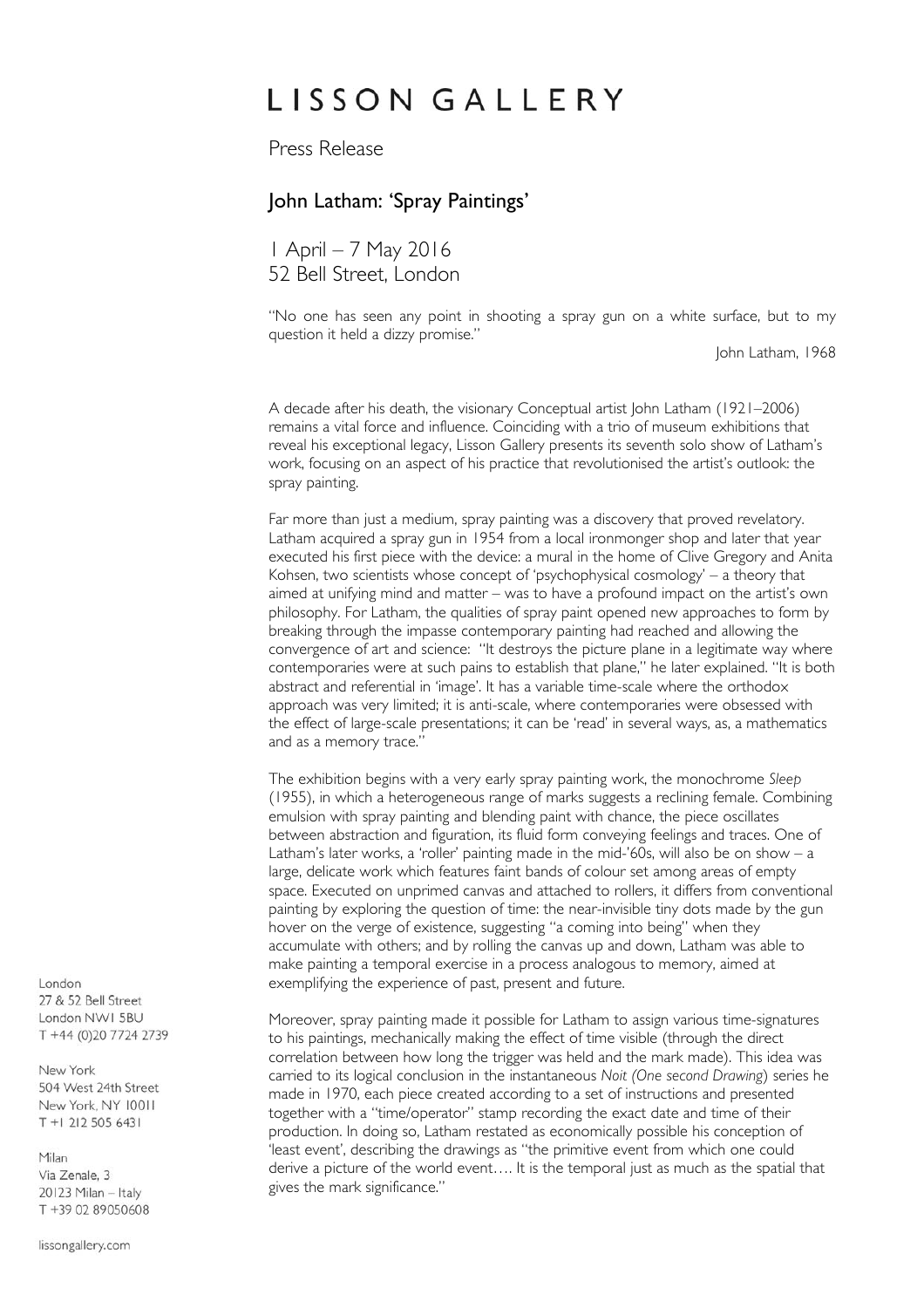The exhibition will also include works that draw from Latham's 1966 *Niddrie* series, which the artist created as part of an APG project in Scotland, where he designated derelict 'bings' – shale heaps from the early oil industry located between Edinburgh and Glasgow – as artworks. This theme later resurfaced in the 1990s as part of a series of works, three of which will be on display at Lisson Gallery. These works adopt the spray painting technique, staining both mounted and unmounted canvas in red, the colour of shale.

Latham's influence on contemporary art is further explored in the exhibition 'A Lesson in Sculpture with John Latham' at the Henry Moore Institute, which presents his work in conversation with sixteen sculptures by artists working across the twentieth and twentyfirst centuries (24 March – 19 June); and the group shows 'KALEIDOSCOPE: The Indivisible Present' at Modern Art Oxford (6 February – 16 April) and 'Conceptual Art in Britain: 1964-1979' at Tate Britain (12 April – 29 August). Before its closure later this year, Flat Time House will also present a series of exhibitions celebrating Latham's legacy, including 'The Shift' (21 April – 29 May), a retrospective of Flat Time House's activities over the past eight years.

#### About the artist

Conceptual artist John Latham (1921–2006) was a 20th-century firebrand, who, through performances, assemblages, films, sculpture, painting and extensive writings, fuelled controversy and continues to inspire. His radical rethinking of what an artwork might be and visionary approach to the relationship between art and life – embodied in the conception of his Peckham home and studio Flat Time House as a living work of sculpture and open to anyone interested in thinking about art – has been deeply influential. Latham developed his own philosophy of time, known as 'Event Structure', which proposes that the most basic component of reality is not the particle, as purported by physics, but the 'least event', or shortest departure from a state of nothing. He famously incorporated books – the keepers of all knowledge – into what he called *skoob* works ('books' spelt backwards). The seminal *skoob* happened in 1966, while he was teaching at St Martins School of Art. Latham invited his students to join him in a ritualistic ceremony: the chewing and spitting out of Clement Greenberg's art history tome *Art and Culture*. He then decanted the vestiges into a phial, which he duly returned to the St Martins library. Latham demonstrated that destruction was an equal and opposite process to creation – and for this his place in the history of Conceptual art is sealed.

John Latham was born in Livingstone, Northern Rhodesia (now Maramba, Zambia) in 1921. In 1946 he enrolled at Regent Street Polytechnic and then studied painting at Chelsea College of Art and Design (1947–51). Solo exhibitions include P.S.1 Contemporary Art Center, New York (2006), Tate Britain, London (2005), Staatsgalerie, Stuttgart, Germany (1991), Société des Expositions du Palais des Beaux-Arts, Brussels (1984) and Städtische Kunsthalle, Düsseldorf, Germany (1975). His work was shown in many group exhibitions including documenta 6, Kassel, Germany (1977) and the 51st Venice Biennale (2005).

#### About Lisson Gallery

Lisson Gallery is one of the most influential and longest-running international contemporary art galleries in the world. Established in 1967 by Nicholas Logsdail, it pioneered the early careers of important Minimal and Conceptual artists, such as Sol LeWitt and Richard Long, as well as those of significant British sculptors from Anish Kapoor and Tony Cragg to a younger generation led by Ryan Gander and Haroon Mirza. With two exhibition spaces in London, one in Milan and a fourth to open under the High Line in New York on 3 May 2016, Lisson Gallery supports and develops artists globally, including Marina Abramovic, Allora and Calzadilla, Ai Weiwei, Gerard Byrne, Liu Xiaodong, Tatsuo Miyajima, Rashid Rana, Pedro Reyes and Santiago Sierra.

London 27 & 52 Bell Street London NWI 5BU T +44 (0)20 7724 2739

New York 504 West 24th Street New York, NY 10011 T +1 212 505 6431

Milan Via Zenale, 3 20123 Milan - Italy T +39 02 89050608